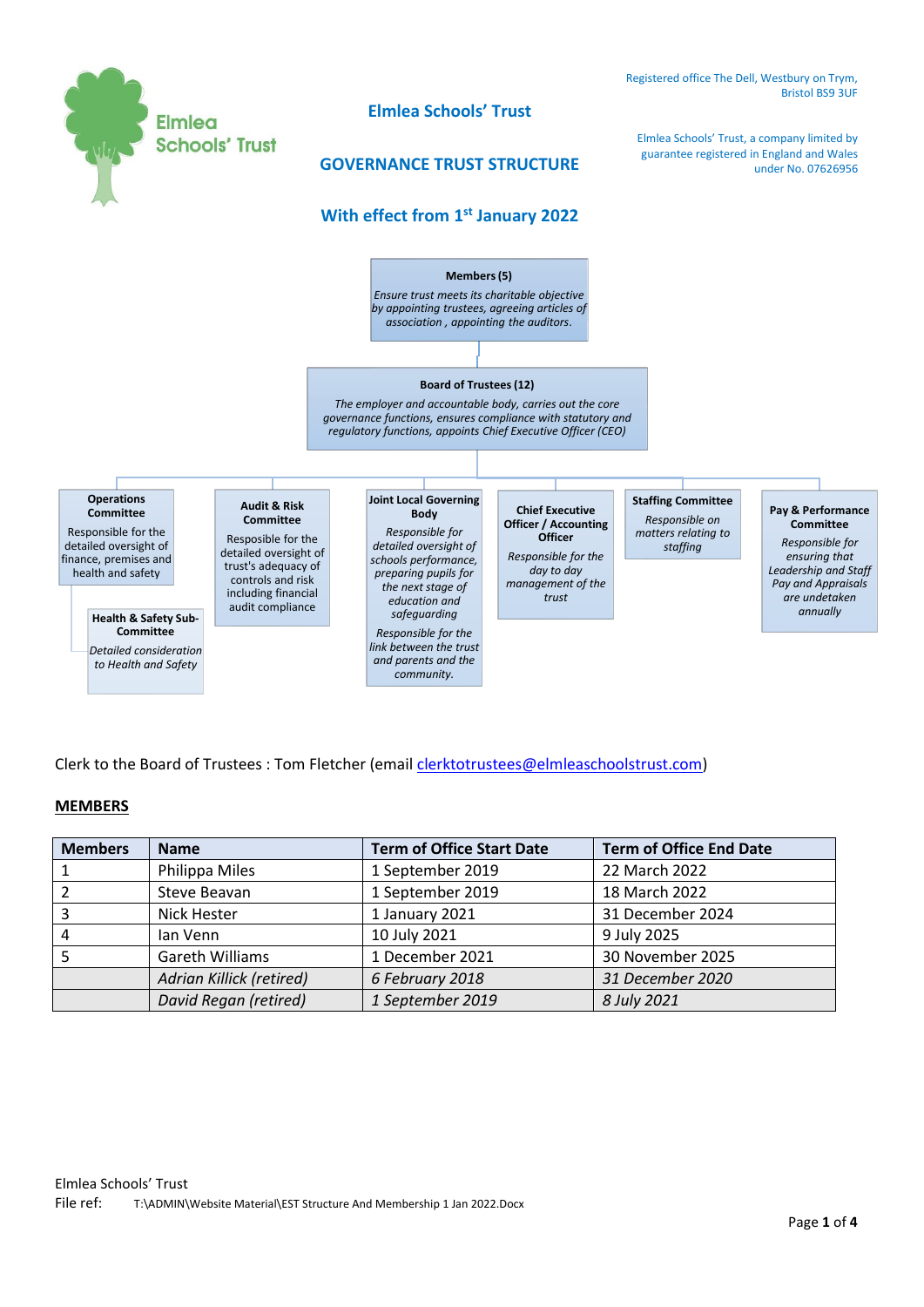## **TRUSTEES**

| <b>Trustees</b>             | <b>Name</b>                      | <b>Term of Office Start Date</b>       | <b>Term of Office End Date</b>                                              |  |
|-----------------------------|----------------------------------|----------------------------------------|-----------------------------------------------------------------------------|--|
| Chair                       | Rob Hudswell                     | 8 July 2020                            | 7 July 2024                                                                 |  |
| Vice-chair                  | Gareth Beynon                    | 21 August 2018                         | 20 Aug 2022                                                                 |  |
|                             | Colin Bird                       | 5 December 2019                        | 4 December 2023                                                             |  |
|                             | Jon Hollingbery                  | 6 November 2018                        | 5 November 2022                                                             |  |
|                             | Sarah Martin                     | 5 December 2019                        | 4 December 2023                                                             |  |
|                             | <b>Hedley Rowlands</b>           | 1 September 2019                       | 11 December 2022                                                            |  |
|                             | <b>Martin Smith</b>              | 1 September 2019                       | 11 October 2022                                                             |  |
|                             | Susan Tetlow                     | 21 August 2018                         | 20 August 2022                                                              |  |
|                             | Simon Coulson                    | 1 April 2021                           | 31 March 2025                                                               |  |
|                             | Sarah Everett-Cox                | 1 April 2021                           | 31 March 2025                                                               |  |
|                             | Adrienne Gallagher               | 1 April 2021                           | 31 March 2025                                                               |  |
|                             | <b>Alistair Hill</b>             | 1 April 2021                           | 31 March 2025                                                               |  |
|                             | <b>Gareth Williams (retired)</b> | 1 September 2019                       | 30 November 2021                                                            |  |
|                             | <b>Clare Sanders (retired)</b>   | 8 July 2020                            | 31 December 2021                                                            |  |
|                             | Nick Hester (retired)            | 1 September 2019                       | 31 December 2020 (Nick<br>appointed as Member wef 1 January 2021)           |  |
|                             | Abbie Pape (retired)             | 1 September 2019                       | 5 December 2020 (Abbie<br>appointed as LGB Governor wef 6<br>December 2020) |  |
|                             | Ian Venn (retired)               | 10 July 2016                           | 9 July 2021 (Ian appointed as<br>Member wef 10 July 2021)                   |  |
| <b>IN ATTENDANCE</b>        |                                  |                                        |                                                                             |  |
| Lorraine Wright, Ex-Officio |                                  | CEO (Non Voting)/Executive Headteacher |                                                                             |  |
| Andrea Bizley               |                                  | Director of Finance and Operations     |                                                                             |  |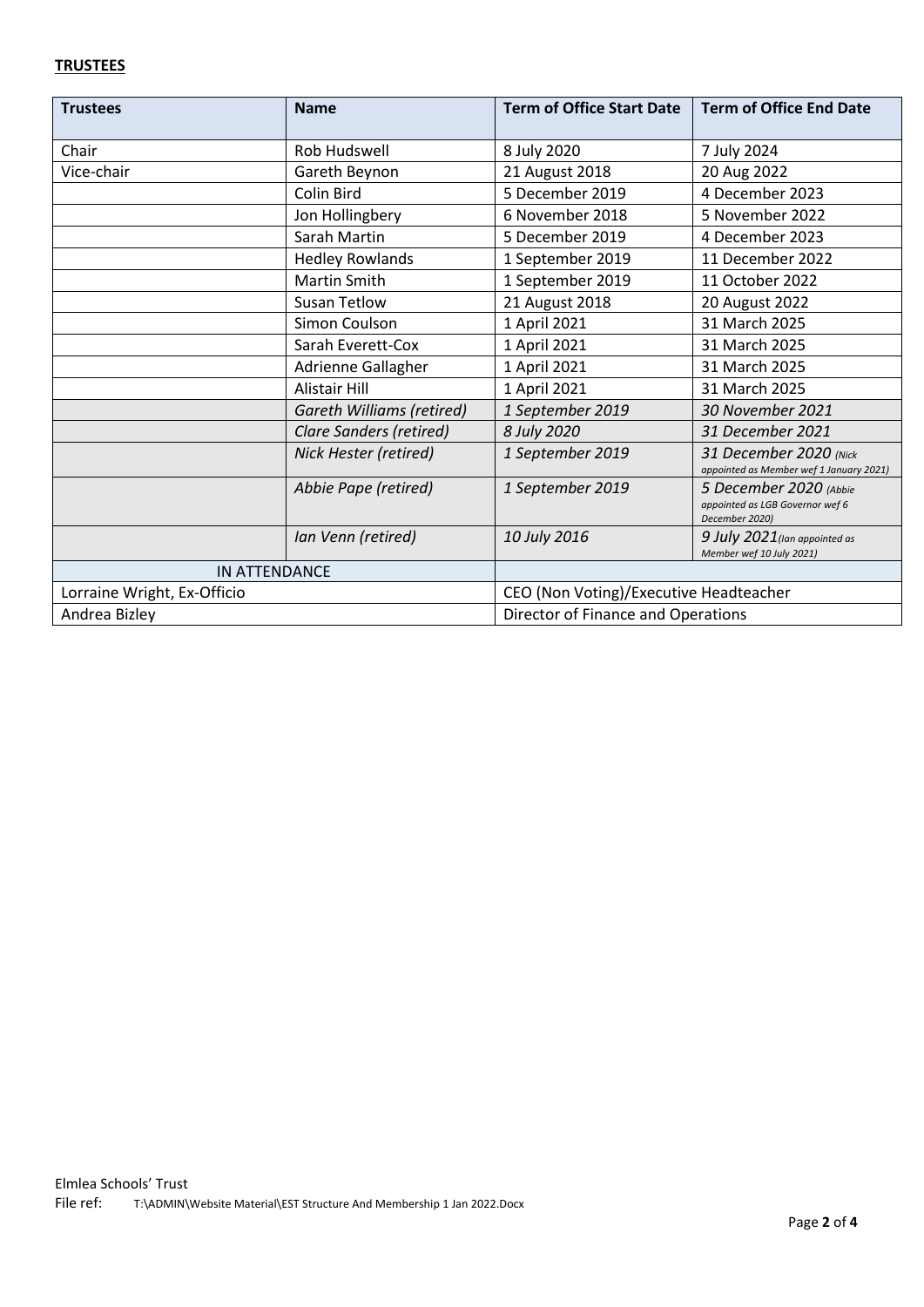## **Board of Trustees Committees wef 1 September 2021**

|                                           | <b>AUDIT AND RISK</b><br><b>COMMITTEE</b> | <b>OPERATIONS</b><br><b>COMMITTEE</b> |  | <b>HEALTH &amp;</b><br><b>SAFETY</b><br><b>COMMITTEE</b><br>Sub Committee<br>of Operations<br>Committee | <b>STAFFING</b><br><b>COMMITTEE</b> | <b>PAY AND</b><br><b>PERFORMANCE</b><br><b>COMMITTEE</b> |  |  |
|-------------------------------------------|-------------------------------------------|---------------------------------------|--|---------------------------------------------------------------------------------------------------------|-------------------------------------|----------------------------------------------------------|--|--|
| <b>COMMITTEE</b><br><b>CHAIR</b>          | <b>Martin Smith</b>                       | <b>Hedley Rowlands</b>                |  | <b>Colin Bird</b>                                                                                       | <b>Sarah Martin</b>                 | <b>Chair of Trustees</b>                                 |  |  |
| <b>COMMITTEE</b><br><b>VICE CHAIR</b>     | <b>Adrienne Gallagher</b>                 | Sarah Everett-<br>Cox                 |  | <b>Arthur Lanham</b><br>(NB Governor)                                                                   | <b>Susan Tetlow</b>                 | <b>Chair of Staffing</b>                                 |  |  |
| <b>TRUSTEES</b>                           | Sarah Everett-Cox                         | Colin Bird                            |  |                                                                                                         | Adrienne Gallagher                  | Chair of Ops                                             |  |  |
|                                           | Jon Hollingbery                           | Simon Coulson                         |  |                                                                                                         | Rob Hudswell                        | Chair of LGB                                             |  |  |
|                                           | <b>Hedley Rowlands</b>                    | <b>Alistair Hill</b>                  |  |                                                                                                         |                                     | <b>CEO/Exec HT</b>                                       |  |  |
|                                           |                                           |                                       |  |                                                                                                         |                                     | <b>Appraisal</b>                                         |  |  |
|                                           |                                           |                                       |  |                                                                                                         |                                     | <b>Committee</b>                                         |  |  |
|                                           |                                           | Martin Smith                          |  |                                                                                                         |                                     | Chair of Trustees                                        |  |  |
|                                           |                                           |                                       |  |                                                                                                         |                                     | Chair of Staffing                                        |  |  |
|                                           |                                           |                                       |  |                                                                                                         |                                     | Chair of LGB                                             |  |  |
|                                           |                                           |                                       |  |                                                                                                         |                                     |                                                          |  |  |
| <b>SENIOR</b>                             | Lorraine Wright                           | Lorraine Wright                       |  | Lorraine Wright                                                                                         | Lorraine Wright                     | Lorraine Wright                                          |  |  |
| <b>LEADERSHIP</b>                         | Andrea Bizley                             | Andrea Bizley                         |  | Andrea Bizley                                                                                           | Andrea Bizley                       |                                                          |  |  |
|                                           |                                           |                                       |  | Lee Daubney                                                                                             |                                     |                                                          |  |  |
|                                           |                                           |                                       |  | Jo Sloper                                                                                               |                                     |                                                          |  |  |
| <b>IN ATTENDANCE</b>                      |                                           |                                       |  | Henry Quinnell,                                                                                         |                                     | School                                                   |  |  |
| (Non                                      |                                           |                                       |  | Steve Forbes (Site                                                                                      |                                     | Improvement                                              |  |  |
| <b>Trustee/Governors)</b>                 |                                           |                                       |  | Managers)                                                                                               |                                     | Partner                                                  |  |  |
| <b>Named Trustees</b>                     |                                           |                                       |  |                                                                                                         |                                     |                                                          |  |  |
| <b>Equalities &amp; Diversity Trustee</b> |                                           |                                       |  | Gareth Beynon                                                                                           |                                     |                                                          |  |  |
| <b>Health and Safety Trustee</b>          |                                           |                                       |  | Colin Bird                                                                                              |                                     |                                                          |  |  |
| Safeguarding Trustee                      |                                           |                                       |  | Gareth Beynon                                                                                           |                                     |                                                          |  |  |
| <b>Staff Wellbeing Trustee</b>            |                                           |                                       |  | Susan Tetlow                                                                                            |                                     |                                                          |  |  |

## **APPEALS PANELS will be drawn from the following Trustees**

| <b>PANEL A</b> | Adrienne Gallagher | <b>PANEL B</b> | Gareth Beynon          |  |
|----------------|--------------------|----------------|------------------------|--|
|                | Alistair Hill      |                | Colin Bird             |  |
|                | Jon Hollingbery    |                | Simon Coulson          |  |
|                | Rob Hudswell       |                | Sarah Everett-Cox      |  |
|                | Sarah Martin       |                | <b>Hedley Rowlands</b> |  |
|                | Susan Tetlow       |                | Martin Smith           |  |
|                |                    |                |                        |  |